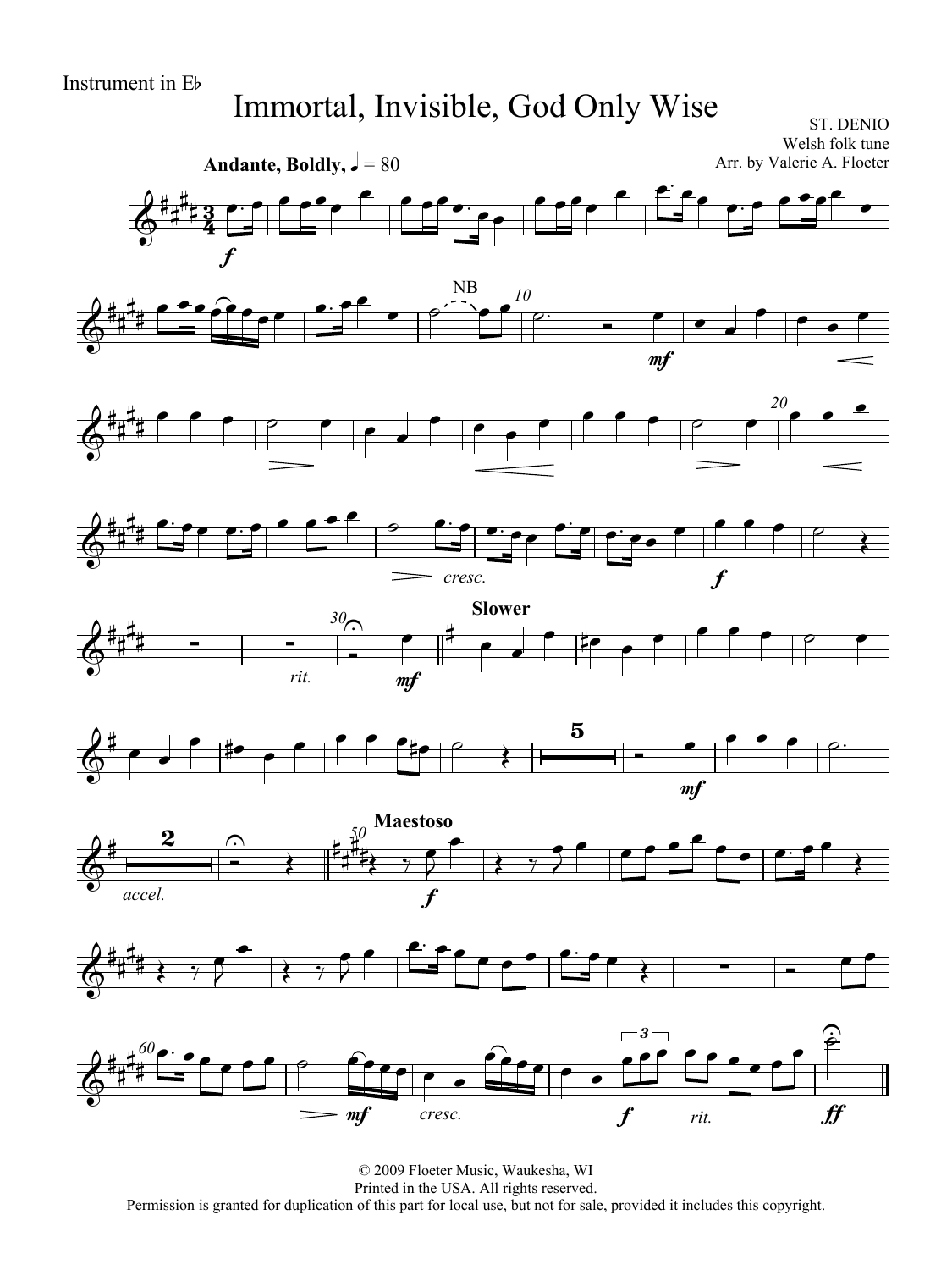## Draw Near and Take the Body of the Lord

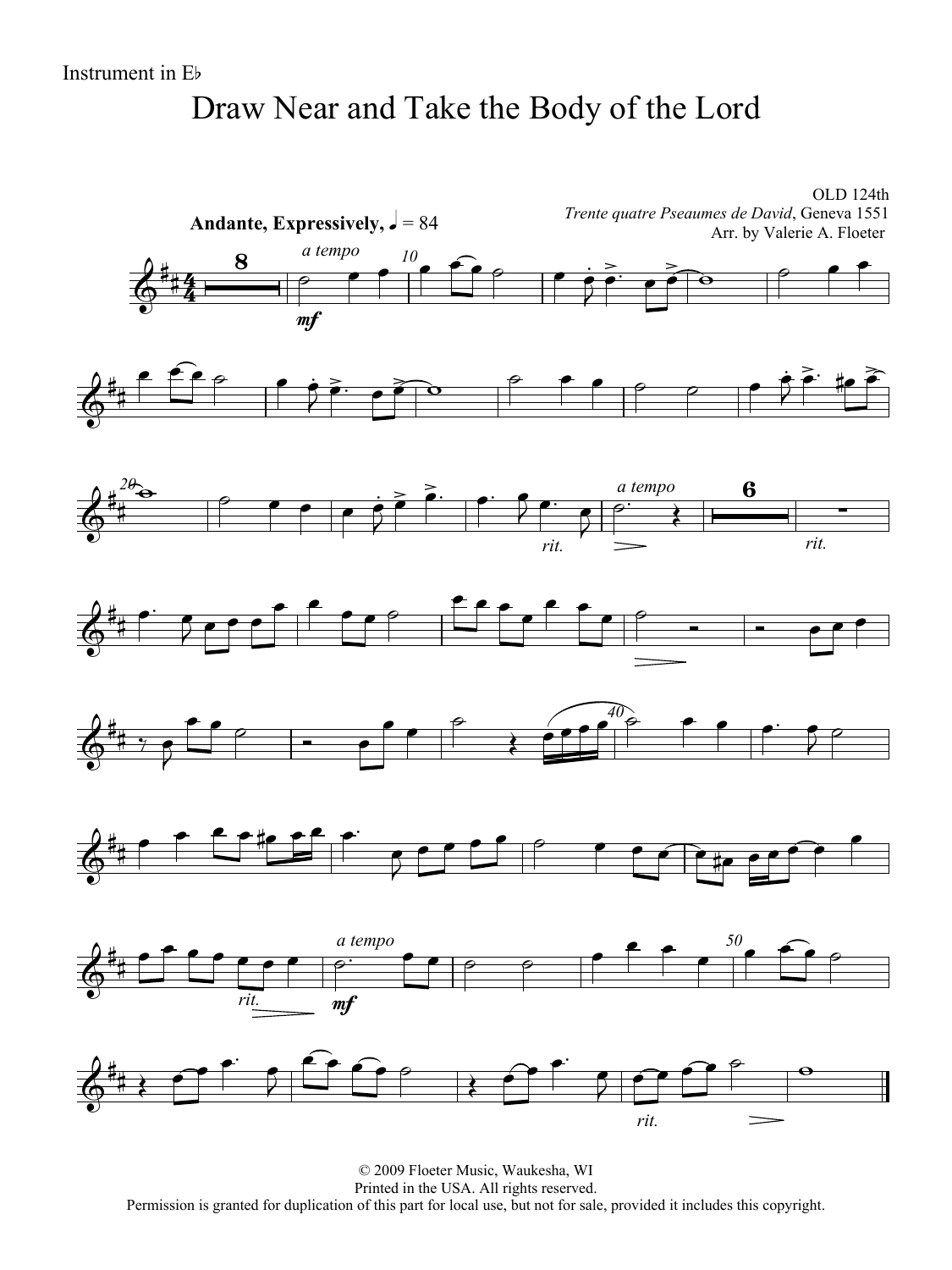#### Instrument in Eb

#### O Little Town of Bethlehem

















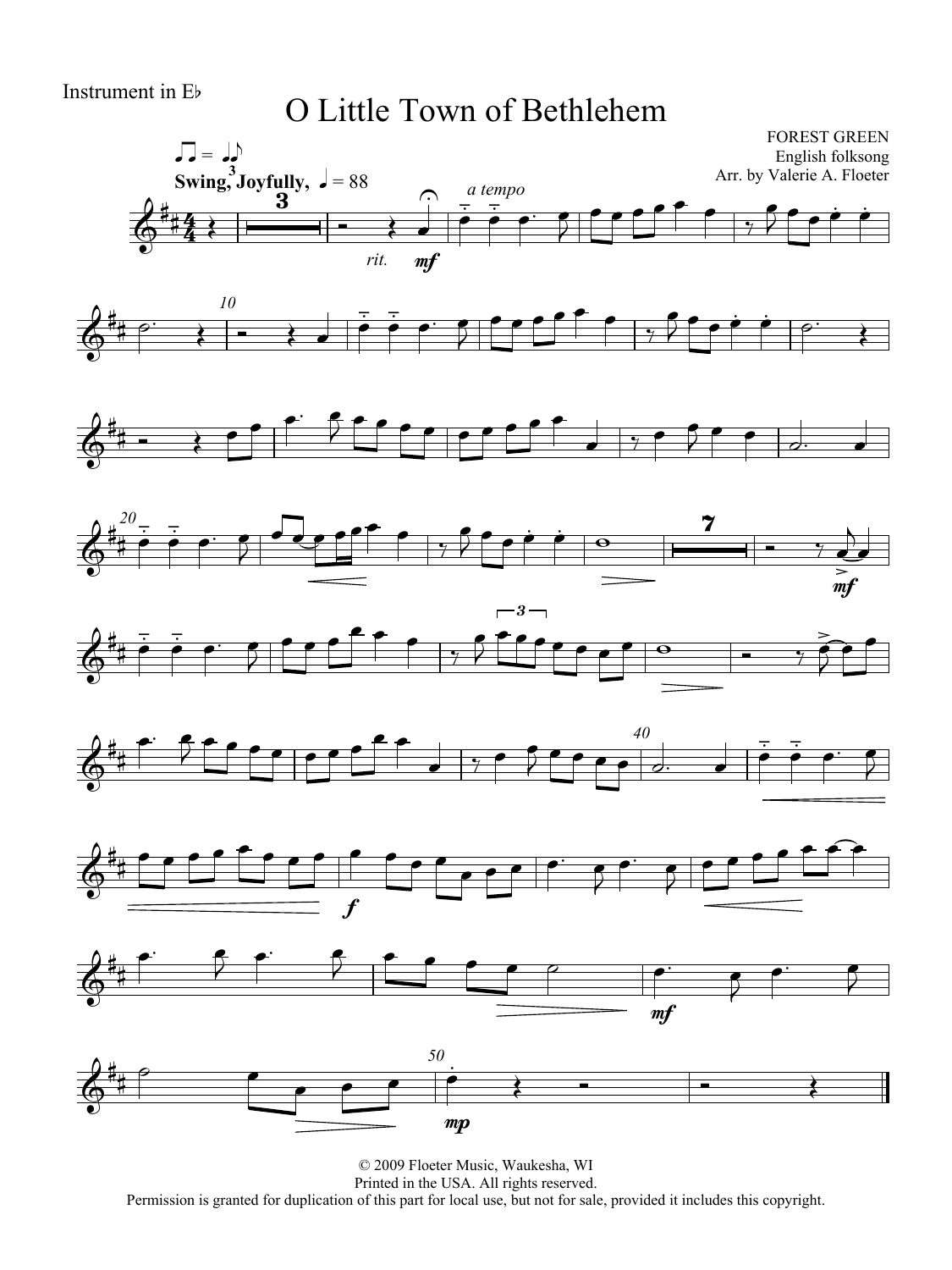### What Child Is This?













© 2009 Floeter Music, Waukesha, WI Printed in the USA. All rights reserved. Permission is granted for duplication of this part for local use, but not for sale, provided it includes this copyright.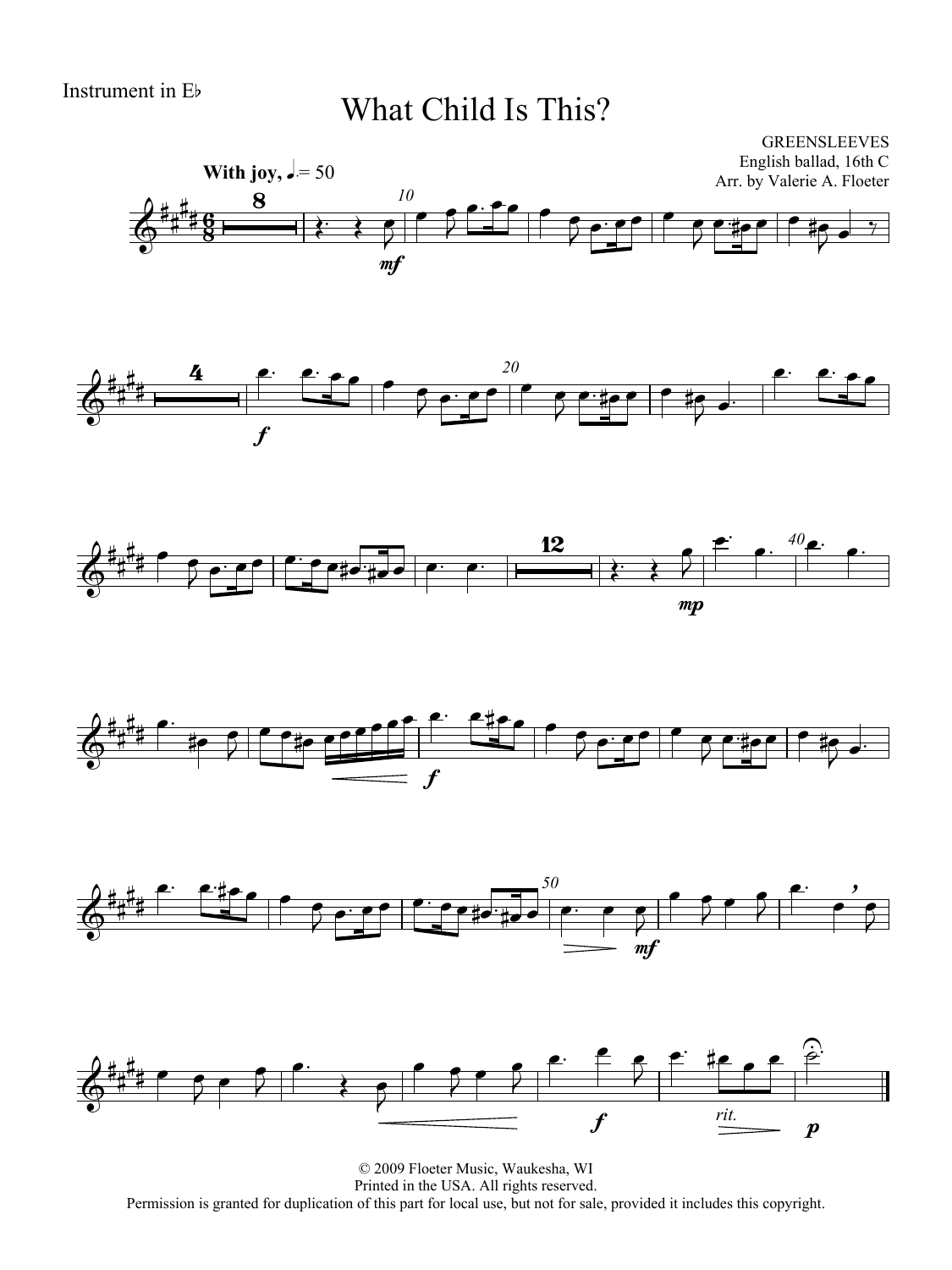If You But Trust in God to Guide You



© 2009 Floeter Music, Waukesha, WI Printed in the USA. All rights reserved. Permission is granted for duplication of this part for local use, but not for sale, provided it includes this copyright.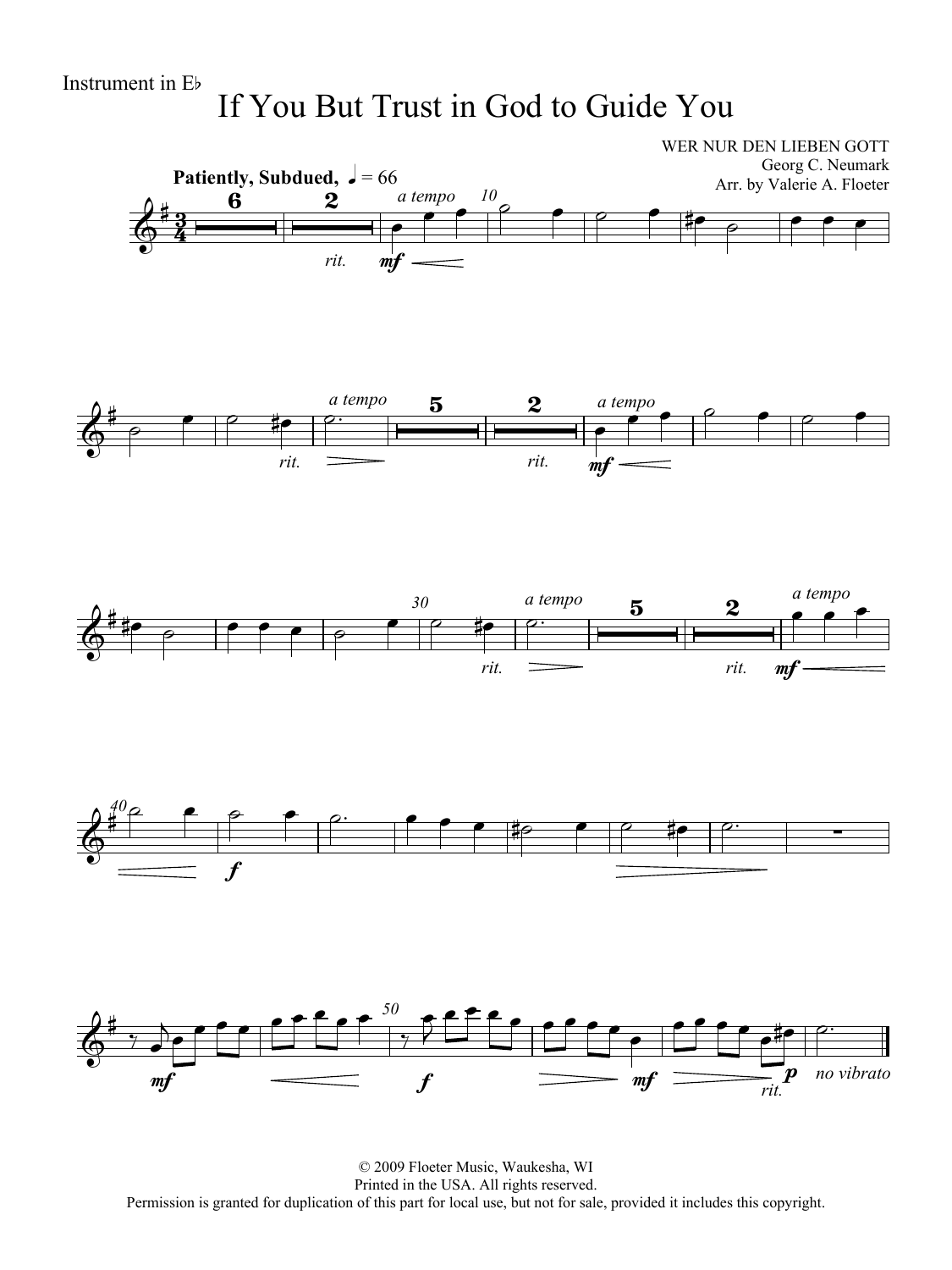### I Bind Unto Myself Today

ST. PATRICK'S BREASTPLATE Irish folk tune

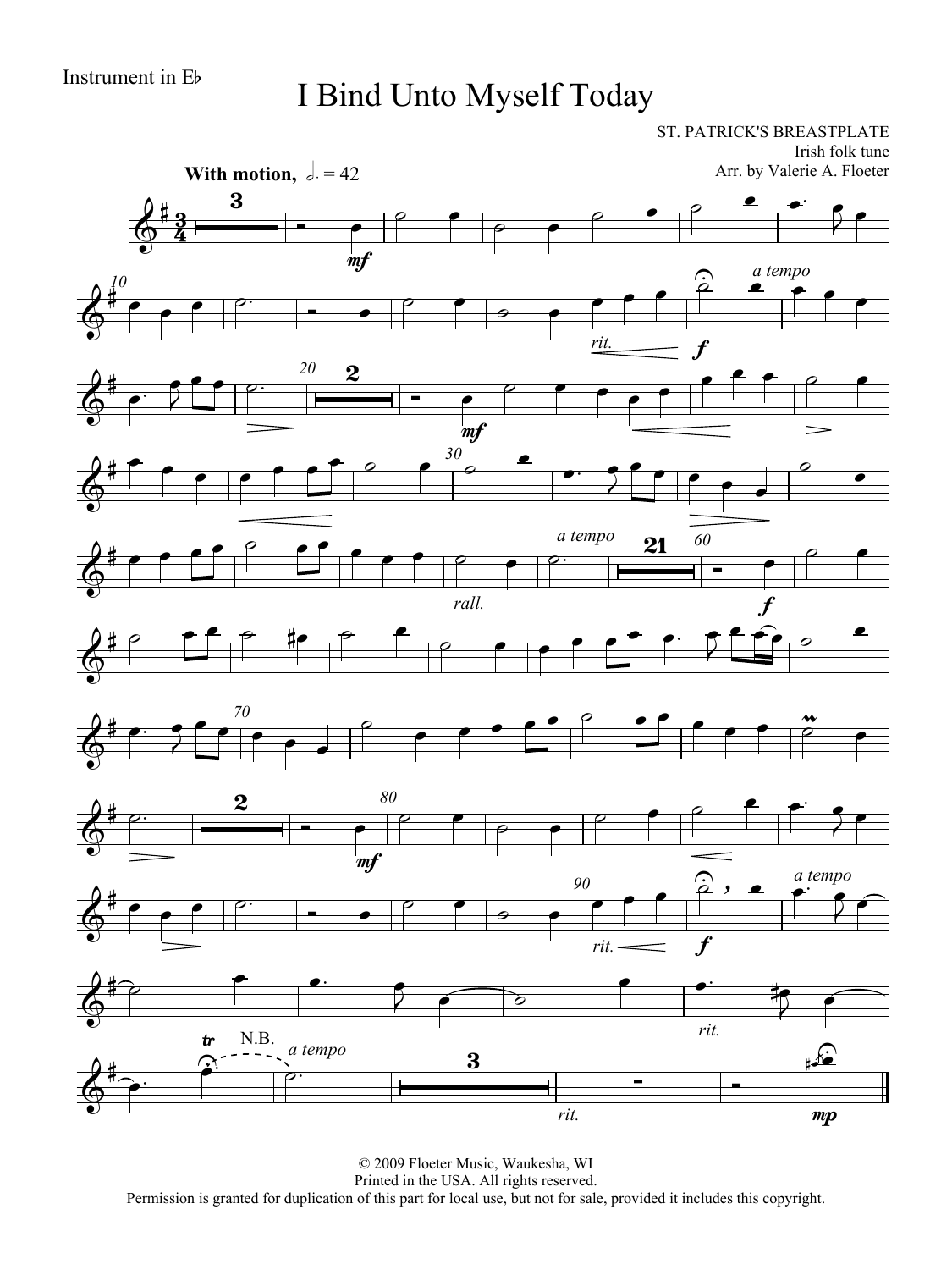### Judge Eternal, Throned in Splendor

RHUDDLAN Welsh folk tune

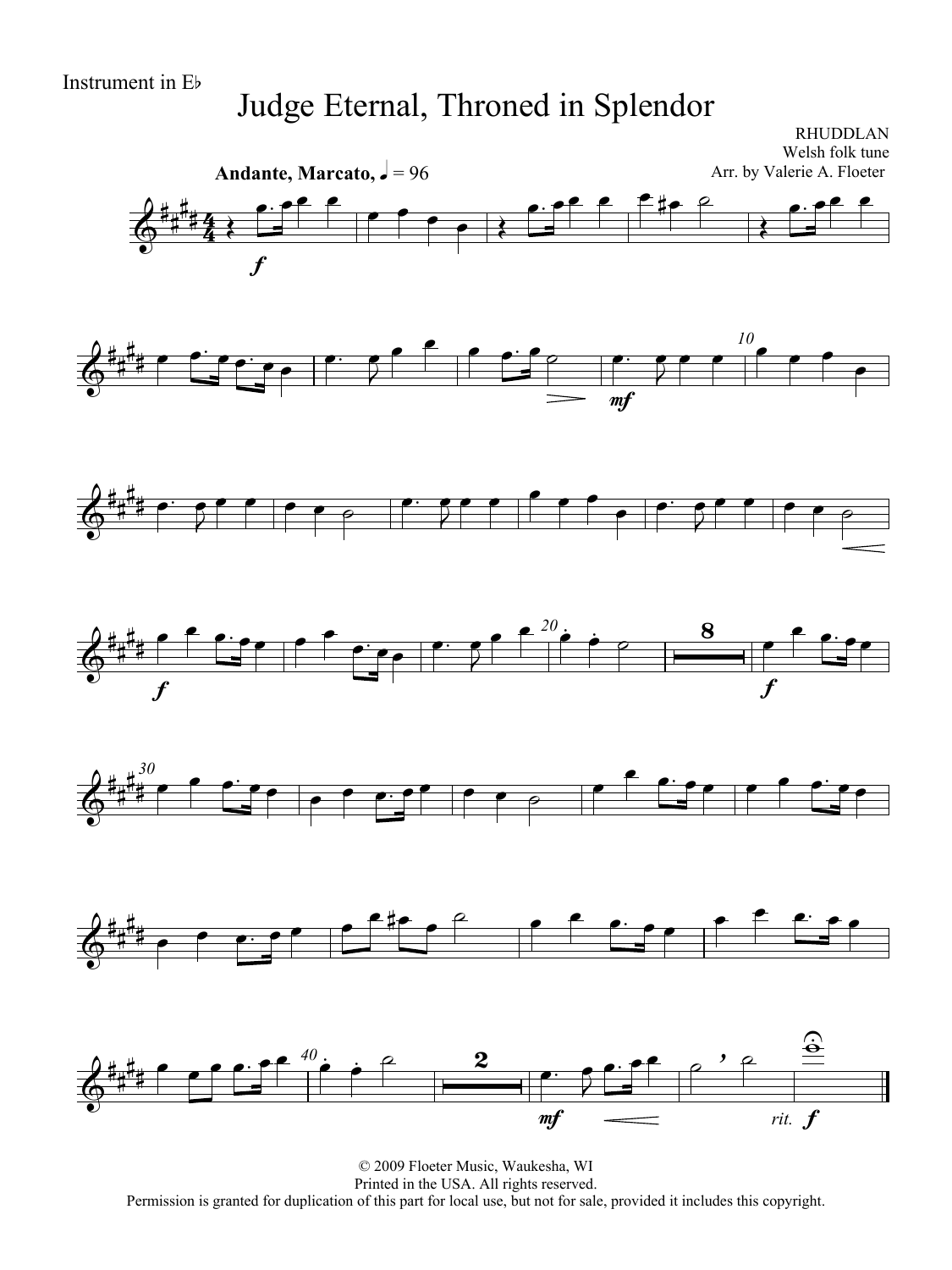#### Jerusalem the Golden



© 2009 Floeter Music, Waukesha, WI Printed in the USA. All rights reserved. Permission is granted for duplication of this part for local use, but not for sale, provided it includes this copyright.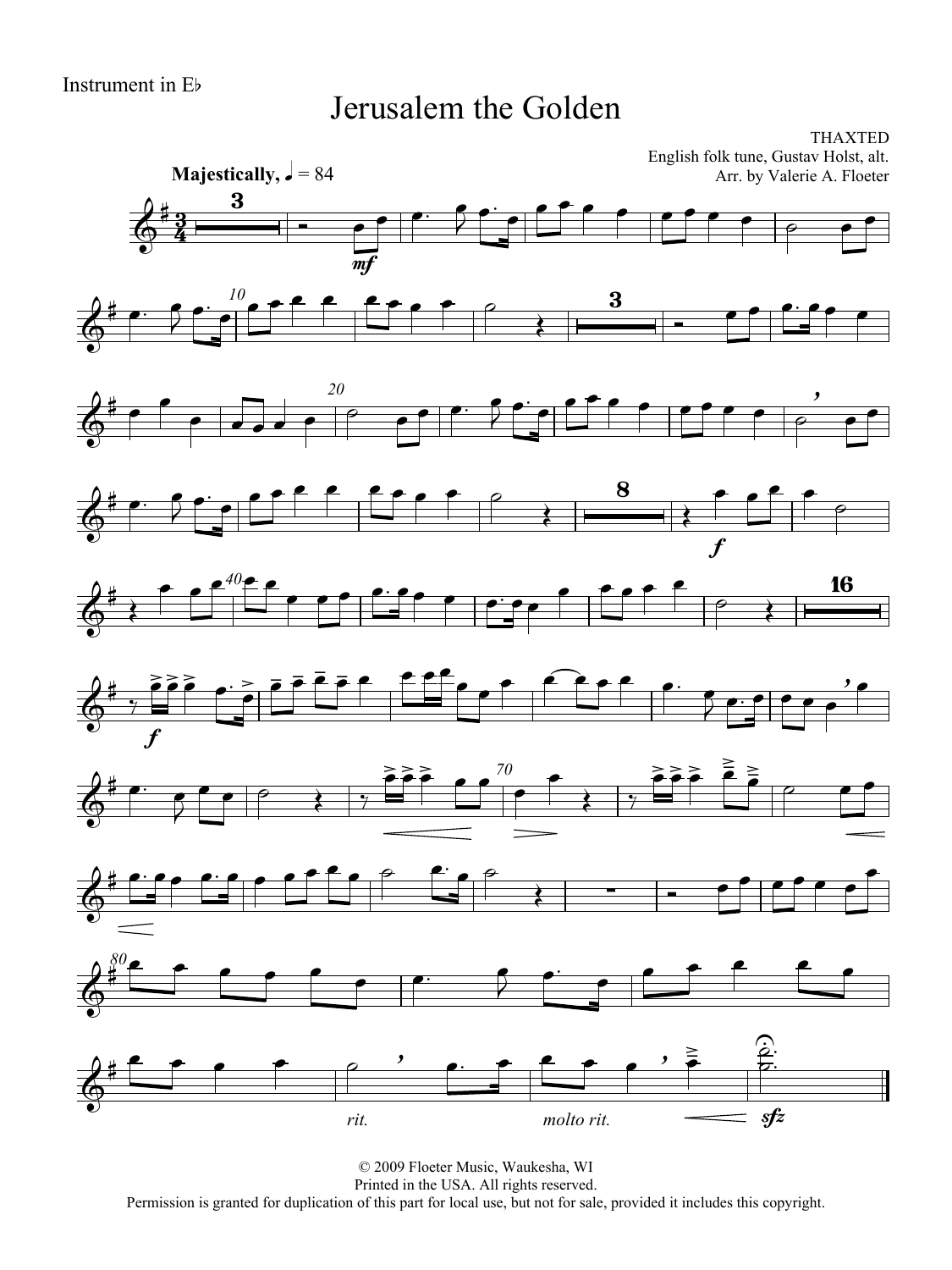# We Praise You, O God, Our Redeemer